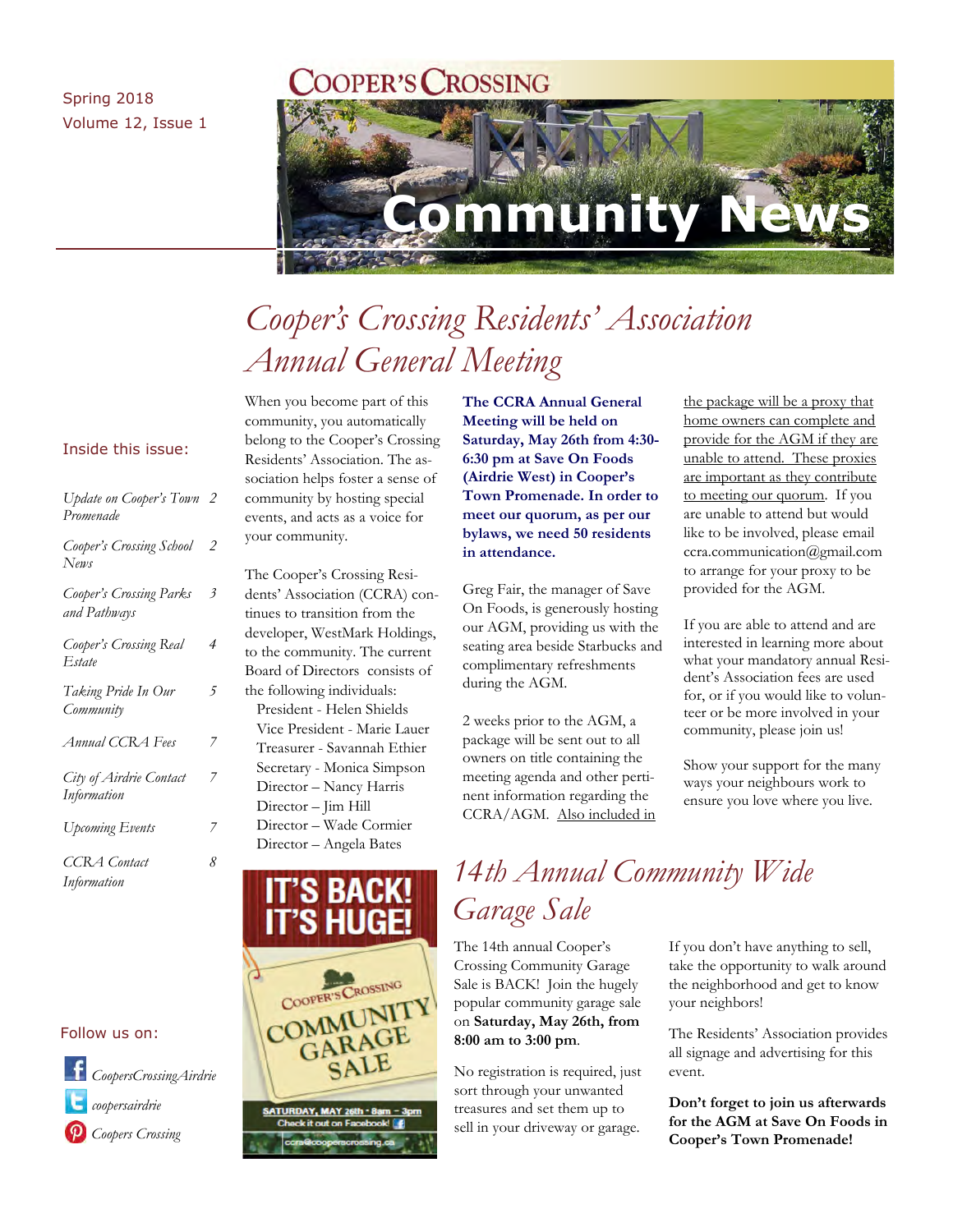# *Update on Cooper's Town Promenade*

More than 15 years ago, the founders of WestMark Holdings Ltd. - the developers of Cooper's Crossing - had a vision of what the community could be. Now, one of the central pieces of their plans is becoming a reality.

Located in the southwest corner of Cooper's Crossing adjacent to 40th Avenue and Eighth Street, the 12-acre Cooper's Town Promenade shopping centre will help further enhance the community and offer Airdrie residents something very special.

Cooper's Town Promenade is now home to:

Save On Foods, Shoppers Drug Mart, Cooper's Dental, Mezzanine Hair Studio, HairMix Barbershop, Mathnasium, Pet Valu, Munchkin Academy Preschool, Dairy Queen, Highlander Wine & Spirits, Little Treasures Daycare, Bow Valley Credit Union, Shell Canada

Gas Station & Convenience Store, and the most recent to open, Ripe Tomato Pizza.

New businesses coming soon to the Promenade include:

Stephen Cleaners (opening in May) F45 Fitness Moody's Mediterranean Restaurant Kingsview Nails McDonald's

To find further updates on the Promenade, or get in touch with a leasing agent, please visit *cooperscrossing.ca/coopers-town-promenade/.*

# *Cooper's Crossing School News*

#### **Playground Update:**

Much patience has been required with winter hanging on as long as it has this year. Installation is planned to commence pending on weather and ground conditions, with fencing to be set up soon to protect the area for site prep.

#### **Bacon and BBQ Fund Raiser:**

The last big fundraiser of the year is in progress, with all orders due at the school by Wednesday, May 2nd. All orders will be delivered to the school and must be picked up on Wednesday, May 16th 4:00—5:30 pm. Volunteers are still needed to assist with distributing the items ordered. Please contact juliegutowski@telus.net if you can help.

#### **Bottle Monday**:

School fundraising events continue with another Bottle Monday on May 7th. Start saving your cans and bottles. We appreciate your support!

Plans for next year are already beginning. Here are some highlights:

 Each year, schools develop a strategic plan to ensure they are moving forward and serving their communities with excellence. It is time for us to develop our School Education Plan for the 2018-2019 school year

and parent input is important. We would love to hear your perspective on how we at Cooper's Crossing School can focus our energies in this coming year.

 Cooper's Crossing School will start to accommodate Grade 5 students in the 2018/2019 school year as Windsong Heights School is expected to have more students than the building can accommodate by September 2018. Visit http://coopers.rockyview.ab.ca for further information.



**Todd Hennig (Principal Cooper's Crossing School):**  403-945-4137 thennig@rockyview.ab.ca

**Tracy Aylesworth (President Friends of Cooper's Crossing School Society):**  403-874-3572 friendsofcooperscrossing@gmail.com

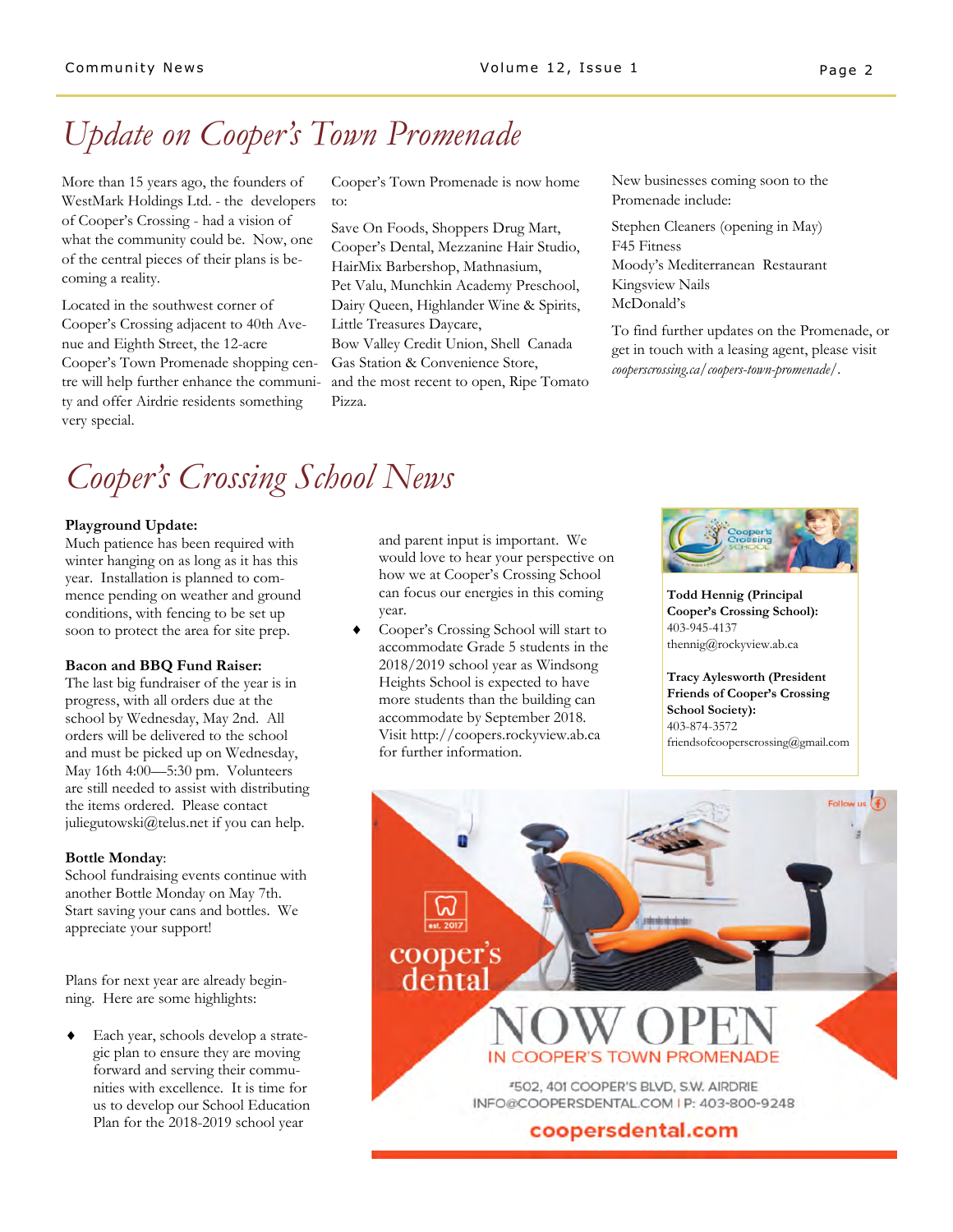# *Cooper's Crossing Parks and Pathways*

#### **Birds and Wildlife:**

As spring is here and summer is fast approaching, our community will start to see an influx of birds and wildlife. The park areas and pathways in Cooper's Crossing are maintained by the City of Airdrie and often they rely on the community to advise them of any issues that may arise due to our seasonal visitors.

- If nests and eggs of birds such as crows or magpies are found on city property, please contact the City of Airdrie Parks Dept. at (403) 948-8400 to have them removed.
- If skunk nests are found on city property, please contact the City of Airdrie Parks Dept. at (403) 948-8400 to have them removed. NOTE: Skunks on private property are the responsibility of the homeowner.

#### **Storm Drains and Swales on City Property:**

The City of Airdrie maintenance crews are responsible for cleaning out swales (on city property) and storm drains (in all areas). Please contact the City of Airdrie Parks Dept. or the

CCRA's Municipal Liaison (ccra.liaison@gmail.com) if you see any issues with vegetation or debris build-up in these areas.

#### **Sprinklers in Park Areas:**

The City of Airdrie maintains the sprinkler systems in the park areas of Cooper's Crossing. If any issues are discovered (i.e. sprinkler not working while others are or excessive water is coming out of a sprinkler), please contact the City of Airdrie Parks Dept. at (403) 948-8400 immediately so that they can repair the faulty sprinkler.

### **Blue (Recycling) and Green (Yard Waste) Bins**

Here in Airdrie, we experience a significant amount of wind year round. As the weather improves and we commence our spring cleaning inside and our yard work outside, it is important to remember that the wind can impact our neighbourhood significantly. Items such as light weight recyclables and dried plant materials can be carried by the wind into neighbours' yards and onto the road ways, causing potential issues for traffic and an unsightly mess in our neighbour's yards. It is important to ensure that your blue and green bins are stored in a secure location, and that the lids are securely closed, especially when they are set out at the curb for bin pick up.

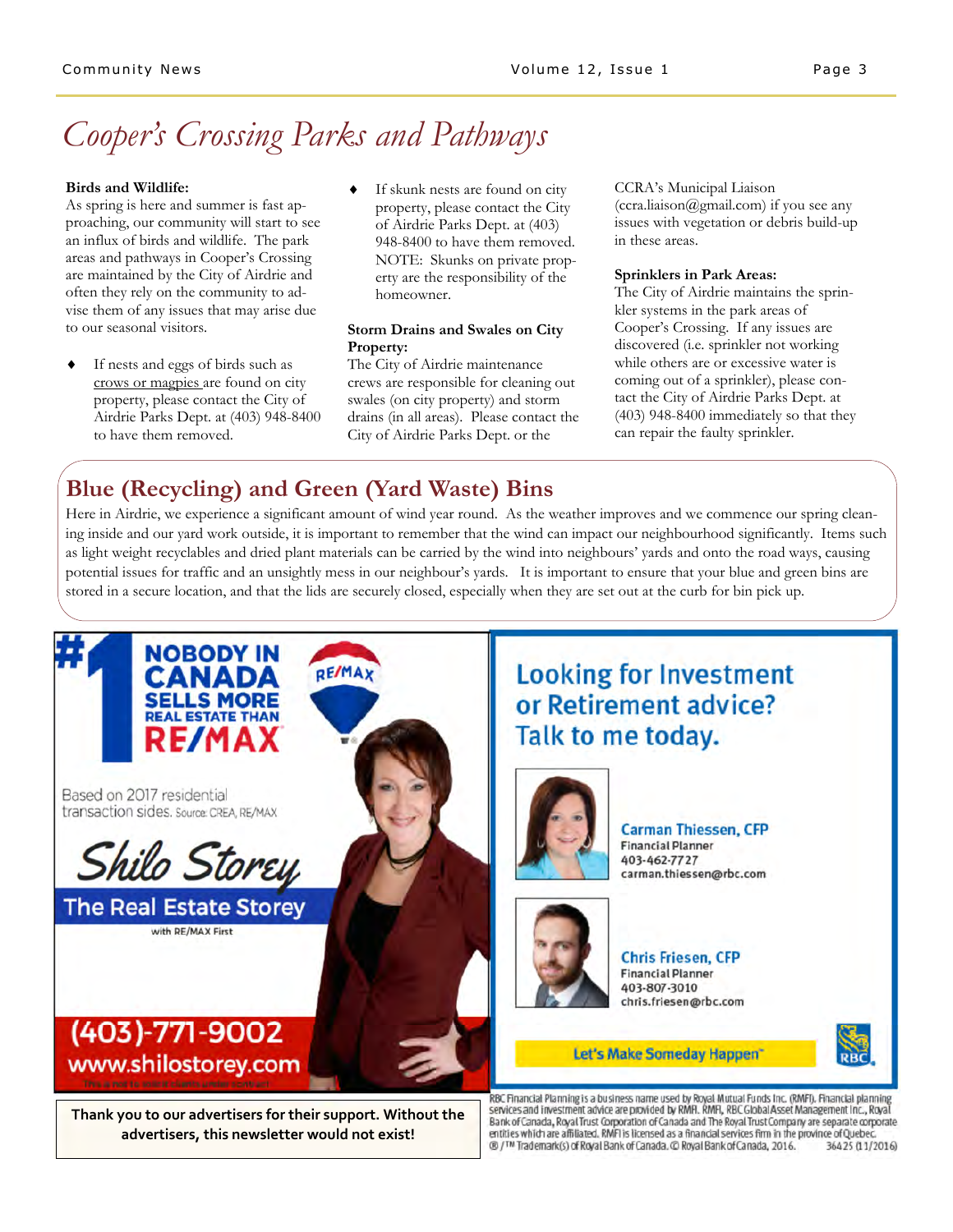# *Cooper's Crossing Real Estate*



It is hard to believe that Q1 2018 is now behind us. We started the year with optimism, but based on current supply and demand, we still have a fair bit of ground to cover.

Comparing quarterly inventory of Q1 2018 vs. Q1 2017 for all of Airdrie, listing inventory increased 20% while overall

sales decreased by nearly 10%. In Q1 2018 there were 264 sales in Airdrie of which 177 were detached homes, 22 were semi-detached, 54 were row homes and 11 were apartments.

Taking a look at how Cooper's Crossing performed during the same period, detached home sales increased from 8 sales in 2017 to 14 sales in 2018. The average sale price also saw an increase, from \$648,938 in 2017 to \$681,880 in 2018. Having said that, there were two sales over \$1 million in

2017 and 2 sales over \$1.2 million this year, which drastically increased the average sale price. Excluding these 4 sales, the average sale price in Q1 of 2017 was \$494,417 vs. an average sale price of \$587,775 this year, with increased sales of detached homes in the \$500 - \$700k price point.

Semi-detached homes and row homes totaled 2 sales in Q1 2017 at an average price of \$387,500 vs. the 2 sales in Q1 2018 at an average price of \$389,250, showing a slight increase in average sale price.

Based on the sales data, Cooper's Crossing is performing very well within current market conditions. Although we are not immune to oversupply and lower demand, we can take comfort in the fact that buyers see value in Cooper's Crossing and we still live in Airdrie's community of choice!

*Real estate statistics were compiled by Cooper's Crossing resident Erik van der Linden of RE/ MAX Real Estate (Central).*



**Choose an insurer committed to** making our communities better. cooperators.ca/ourworld Ce the co-operators Home Auto Life Investments Group Business Farm Travel Michael Acheson, CHS, CIP, CLUM



**Financial Advisor Rockyview Insurance Services** 15-620 1st Ave NW | Airdne 403-948-1195 | www.cooperators.ca/Rockyview-Insurance

The Co-operators has showed strength in claims service and coverages through the many catastrophic losses in Alberta over the past few years,

including the Calgary and area floods (2013), the Airdrie Hailstorm (2014) and the Fort McMurray fire (2016). What many people don't know, and many of their clients don't know, is that there is a lot more to the service they provide. The Co-operators Advisors offer Life Insurance, Critical Illness, Investments/Retirement Planning, and Disability coverages! Rockyview Insurance Services has been representing The Cooperators in Airdrie since 2003! Their office has 4 advisors who are fully life licensed, trained and eager to talk to you about protecting your greatest asset: YOU!

**Mike Acheson**, owner of Rockyview Insurance Services, is a Chartered Life Underwriter, with years of experience, continuing education and service provided to his clients.

**Tara Craig**, Associate Insurance/Financial Advisor, was licensed in 2005, and has been working with Rockyview Insurance throughout her Life Insurance career.

**Wade Cormier**, Associate Insurance/Financial Advisor, has completed his degree as a Certified Financial Planner. His background in local commerce makes him a valuable asset to local business owners.

**Tyler Sande**, Associate Insurance/Financial Advisor, is the newest Life Associate in the agency, and has a background in the banking industry.

Rockyview Insurance is able to offer a comprehensive review of your individual and family needs to prepare a complete plan for your future! The office can provide a detailed plan for you and review it annually to make sure your insurance/investments are keeping up with your plans!

The peace of mind that can be provided in managing your risk is in your neighbourhood! Rockyview Insurance, representing The Co-operators, is in your community, they have great products, and amazing service and would love to meet with you! Let them help you protect your most valuable asset. Make sure your family is taken care of. The Co-operators/ Rockyview Insurance Services in Airdrie is eager to help you!

### DISCLAIMER

The opinions expressed within any published article, report or submission reflect those of the author and should not be considered to reflect those of the Cooper's Crossing Residents'<br>Association. The information contained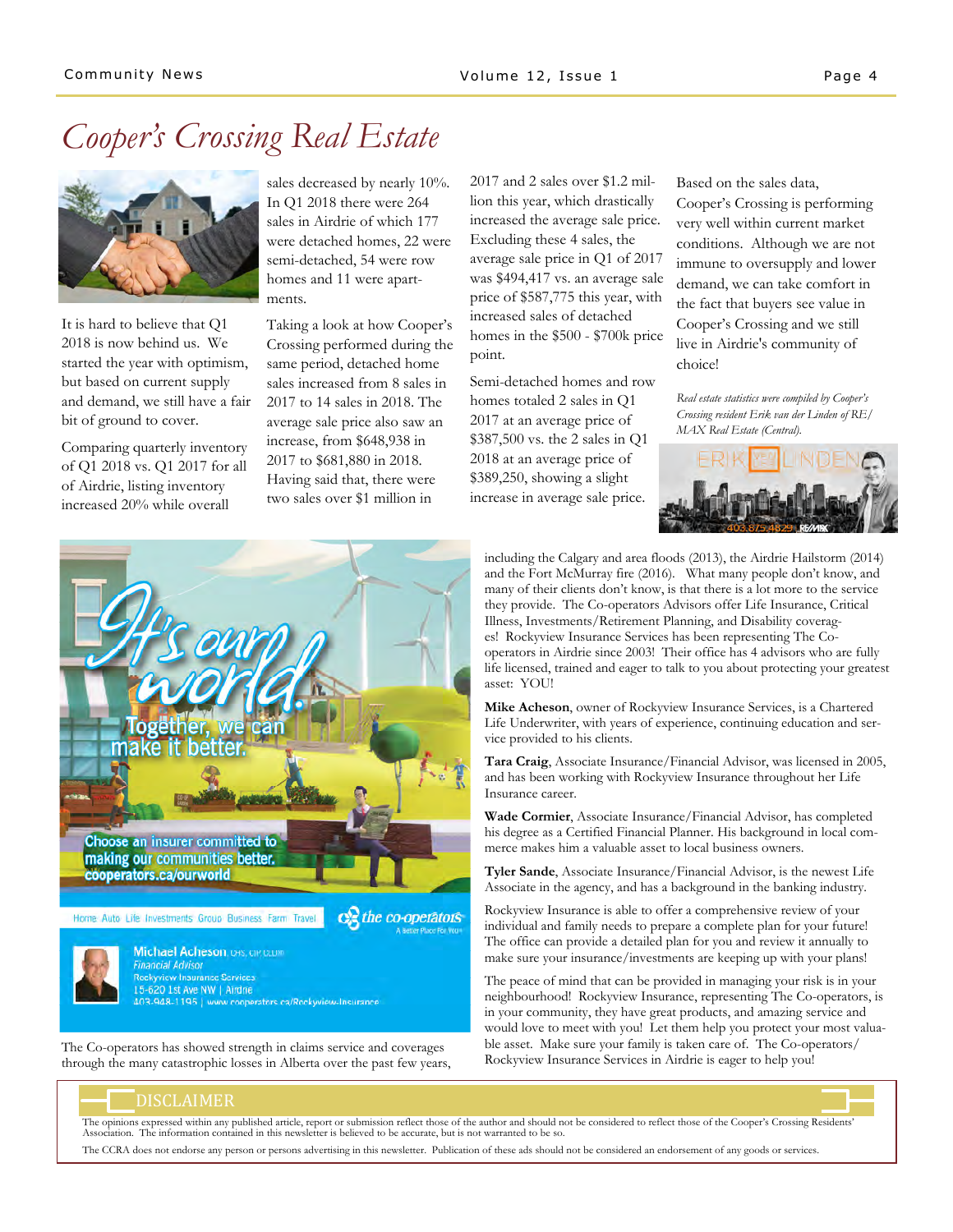## *Taking Pride In Our Community*

Let's all do our part to keep Cooper's Crossing the #1 community in Airdrie.

Do you love gardening? Feel free to weed any shrub beds within the community.

We invite you to pick up any litter you see along your walks and dispose of it in garbage containers.

Please pick up after your pet and place bags in garbage containers.

### **FENCES**

Your landscape plan may include the installation of a fence. All fencing within the community is to be coordinated in design and materials. These controls can help reduce conflicts between neighbors over fencing or choosing what fencing to install along common property lines.

Three types of fencing are used in Cooper's Crossing: wood screen, chain link (black upgraded), and steel ornamental (two levels allowed). **The type of** 

### **SHEDS**

**Construction:** A permanent caveat is registered on most lots in Cooper's Crossing which stipulates all sheds must be constructed of the same materials and colours used in the construction of the home including but not limited to roof pitch, fascia, shingles and exterior cladding. Because sheds can be highly visible, the caveat was established **to maintain a high quality appearance within the subdivision and help protect property values**.

Did you know…

- 1. Storm water carries pet waste and other pollutants directly into waterways.
- 2. Roundworms and hookworms deposited by infected animals can live in the soil for long periods of time and be transmitted to other animals and humans.
- 3. No one likes to step in pet waste.
- 4. It's the right thing to do and it's the law!

**fencing and specifications for each lot are determined by the location of your lot and stipulated in a permanent caveat registered against all lots in our community.** 

For specific information on shed or fencing requirements/ specifications for your lot, please obtain a copy of all the caveats registered against your property from your local registry office, or contact WestMark at 403-948-5300 or ccra@cooperscrossing.ca.

**Placement**: The caveat also specifies if your property is bordering onto a park the shed must not be placed within 3 meters of any property line adjacent to a park.

Effort should be made to place the shed on your property to have the least impact for your neighbor's view. When possible, placing the shed beside the house in the side yard is preferable to placing the shed in the back yard (i.e. pie lots).

### **Wild Rabbits & Hares**

Wild rabbits and hares are part of Alberta's natural habitat, which we are all experiencing here in Cooper's Crossing. There are multiple options available to help deter them from damaging our yards, as noted in the links:

http://pestkill.org/other/rabbits/how-to-keep-out-of-garden/

#### http://aep.alberta.ca/fish-wildlife/human-wildlife-conflict/rabbitshares.aspx



### **WOOD FENCE STAIN COLOUR**

**All wood screen fencing facing public streets or parks must be stained the colour "Beachwood" by Cloverdale. The exterior SOLID STAIN is available at Cloverdale Paints in Airdrie (Sharkskin-Solid Stain (product #7240101)/colour EX202, with a 30% discount offered to AMA members) or at Airdrie Paint & Décor (Arborcoat-Solid Stain/Colour EX202 on file in their system under "Cooper's Crossing").** 

**The CCRA asks that all non-compliant fencing be painted as soon as possible. Any questions can be directed to WestMark at 403-948-5300 or ccra@cooperscrossing.ca.** 





*Vinyl and metal sheds are not permitted in Cooper's Crossing.* 

*Construct sheds using the same materials and colors as the house.*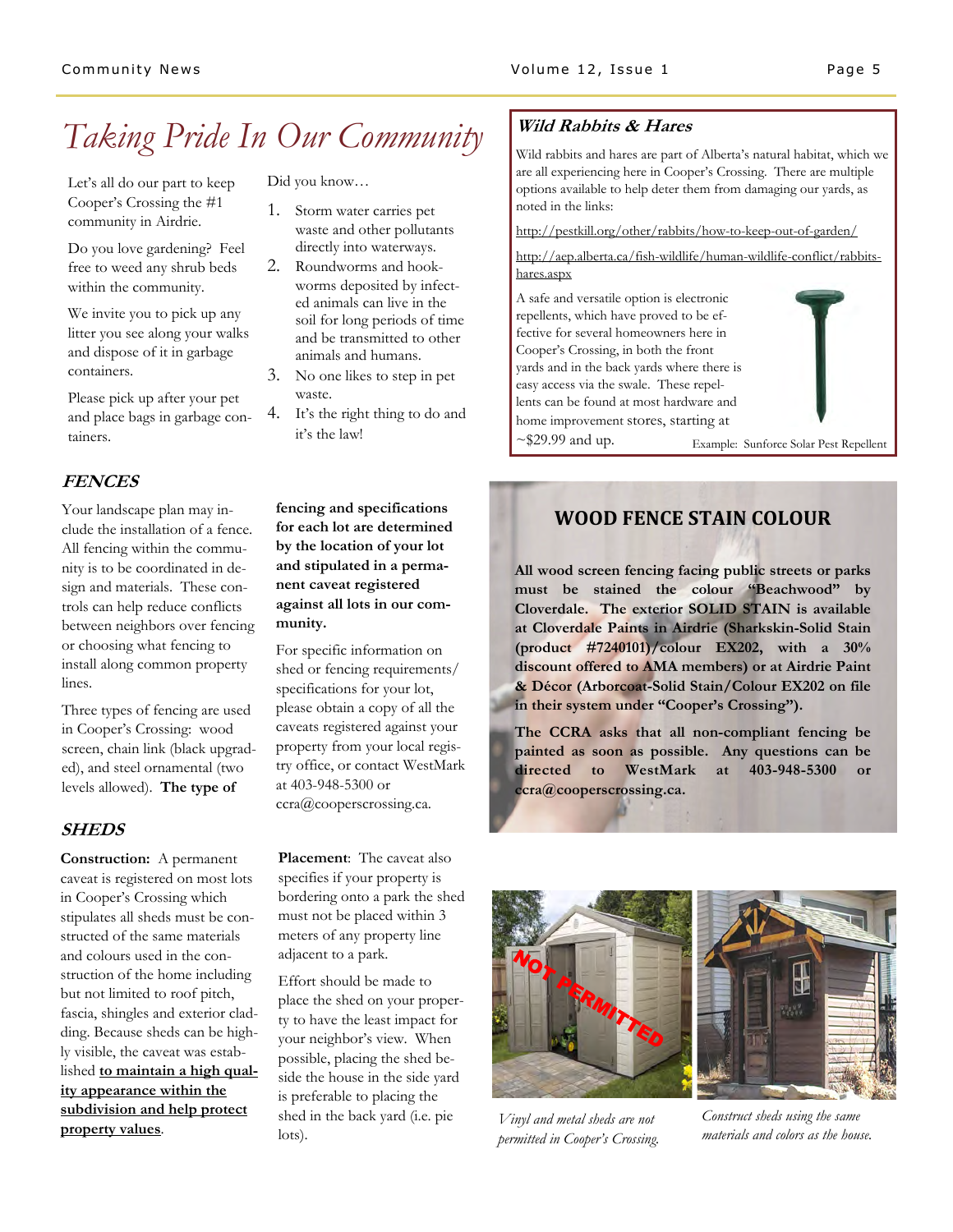# onfoods Salve Going the extra mile



savings weekly sale items including Darrell's Deals of the Week



We pledge to go the extra mile

service enjoy friendly people and courteous service because we pledge to 'go the extra mile' for you

At Save-On-Foods we go the extra mile for you. Watch for a new Darrell's Deal every week for incredible savings. Plus, with all the latest on innovative products and exciting flavours, our What's New program makes sure you're always in the know.



convenience Grocery shopping is easier than ever with the Save-On-Foods app



Airdrie West - 401 Cooper's Boulevard SW open 7am to 11pm, 7 days a week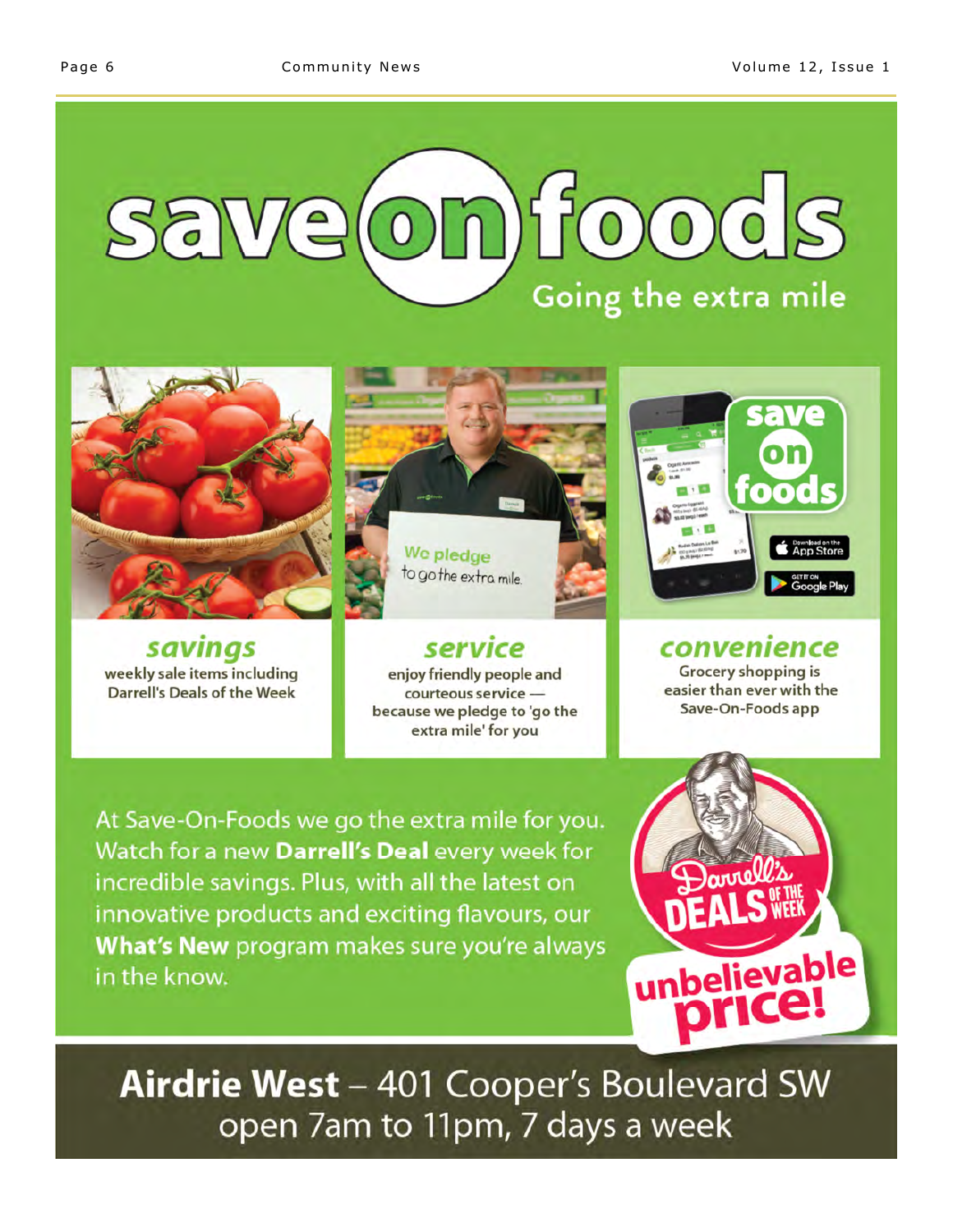### *Annual CCRA Fees*

The Cooper's Crossing Resident's Association (CCRA) is a private, not-for-profit corporation of all residents of Cooper's Crossing, with its own Community Association Board.

### **Why do I have to pay an annual Resident's Association fee and what is it used for?**

As a condition of purchase, every homeowner in Cooper's Crossing is obligated to pay regular fees to the Association. The purpose of these fees is to help fund community enhancement projects and events as determined by the CCRA. This includes such items as the production of a community newsletter, the development of a new website for the CCRA, installing Christmas lights at the community entrances, organization/advertising of the annual garage sale and, occasionally, additional park maintenance over and above the regular maintenance performed by the City of Airdrie.

*The Resident Association fees are paid on an annual basis and due at the beginning of each year.*

### **How am I impacted if I do not pay the annual Resident's Association fee?**

Once fees are in arrears exceeding 2 years, a letter is issued to the homeowner requesting that the fees be paid within 30 days. If the fees are paid within 30 days, the cost to the homeowner is

the total of the outstanding fees plus \$50.00. If the fees are not paid within 30 days, the homeowner's account is then forwarded to the legal department to oversee. This cost is the responsibility of the homeowner, which could exceed a minimum of \$400-\$500 over and above the amount of the outstanding association fees.

### **Do my fees include road/park maintenance?**

Roads and parks in Cooper's Crossing are owned and maintained by the City of Airdrie. As noted previously, the fees help fund additional park maintenance performed by the City of Airdrie.

### **Contact Information For The City of Airdrie**

For questions regarding maintenance and snow removal on roads and alley ways, contact the City of Airdrie Public Works Dept. at (403) 948-8415.

For traffic issues such as parking or speeding on public roads, contact Municipal Enforcement at (403) 948-8892.

For questions or concerns regarding weeding, grass, trees or snow removal on pathways, contact the City of Airdrie Parks Dept. at (403) 948-8400.

For questions or concerns regarding landscaping requirements for homeowners, contact shannon.mccarron@airdrie.ca at the City of Airdrie.



# **Mark Your Calendar**

**Cooper's Crossing Annual Garage Sale:** May 26, 8:00 am - 3:00 pm

**Cooper's Crossing Residents' Association Annual General Meeting:** May 26, 4:30-6:30 pm. **We need 50 residents to attend - please join us!**

#### **Stephen's Backpacks Yellow Hat Day Celebration:**

May 4 @ 5:30 pm—10:00 pm at the Apple Creek Golf Course. Coevents will ensure fun for the entire family. Visit www.stephensbackpacks.com for further information.

**Free-For-All Fridays:** May 11, May 25 & June 8 at Genesis Place, for youth ages 11—17 yrs of age. Come and play! Visit airdrie.ca for further information.

**Airdrie Farmers Market:** The Farmers Market, held at the Plainsmen Arena, commences on June 6 from 3:30 to 7:00 pm and runs every Wednesday through to October 1.

**Airdrie Pro Rodeo**: June 28—July 2 at the Airdrie Rodeo Grounds 10 km west of Airdrie on Hwy #567 (Veterans Blvd). Visit www.airdrieprorodeo.com for the schedule of events and further information.

**Canada Day Parade:** July 1, 10:00 am - 1:00 pm. Main Street.